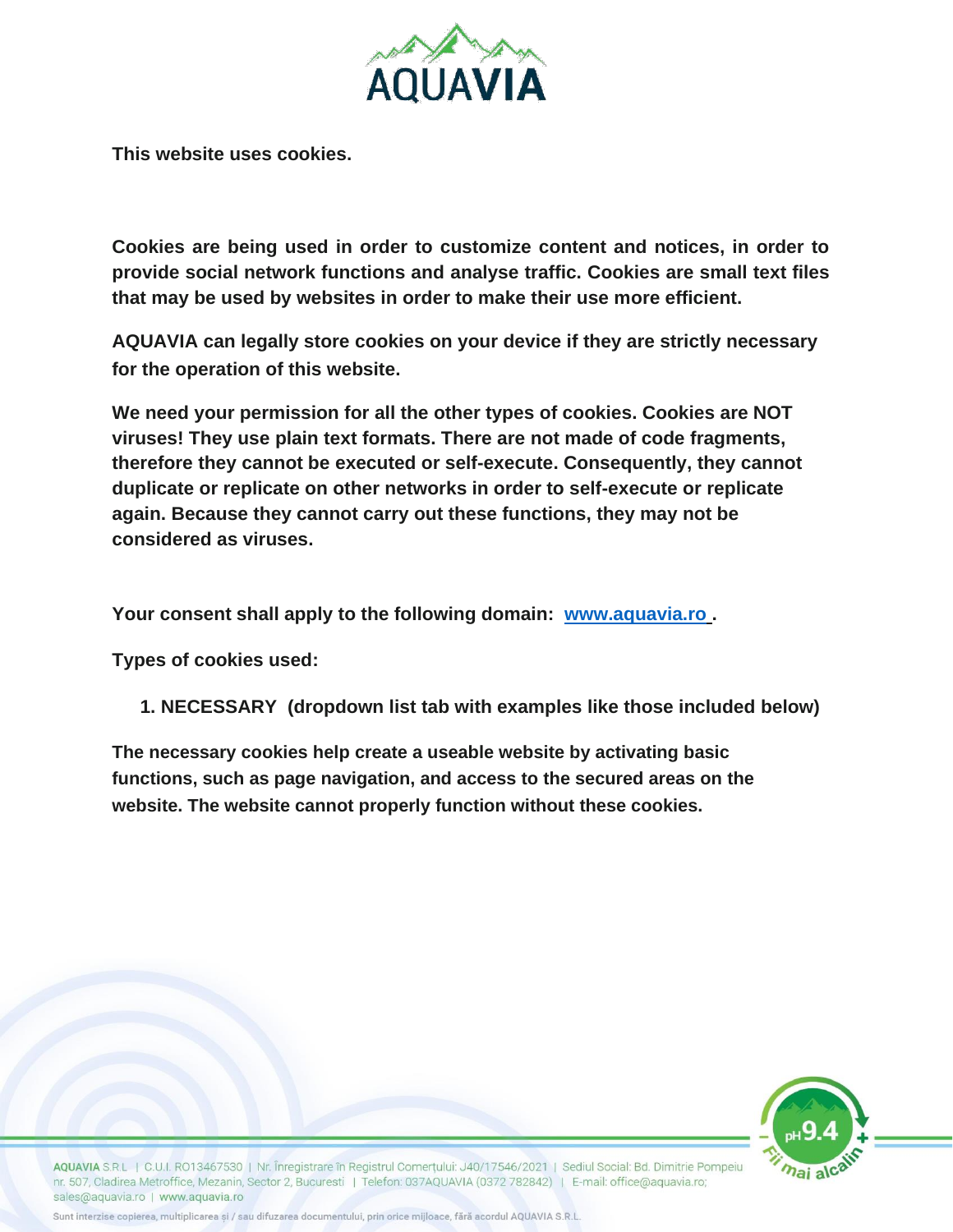

Examples:

| <b>Name</b>          | <b>Supplier</b>  | <b>Purpose</b>                                                                                                                                                                     | <b>Expiry</b>  | <b>Type</b>                            |
|----------------------|------------------|------------------------------------------------------------------------------------------------------------------------------------------------------------------------------------|----------------|----------------------------------------|
| <b>CookieConsent</b> | <b>Cookiebot</b> | Stores the user's cookie consent<br>state for the current domain                                                                                                                   | 1 year         | <b>HTTP</b><br><b>Cookie</b>           |
| <b>PHPSESSID</b>     | www.aquavia.ro   | <b>Preserves user session state</b><br>across page requests.                                                                                                                       | <b>Session</b> | <b>HTTP</b><br><b>Cookie</b>           |
| rc::a                | Google           | This cookie is used to distinguish<br>between humans and bots. This is<br>beneficial for the website, in order Persistent<br>to make valid reports on the use of<br>their website. |                | <b>HTTP</b><br>Local<br><b>Storage</b> |
| rc::b                | <b>Google</b>    | This cookie is used to distinguish<br>between humans and bots.                                                                                                                     | <b>Session</b> | <b>HTTP</b><br>Local<br><b>Storage</b> |



mai alcair

AQUAVIA S.R.L. | C.U.I. RO13467530 | Nr. Înregistrare în Registrul Comerțului: J40/17546/2021 | Sediul Social: Bd. Dimitrie Pompeiu nr. 507, Cladirea Metroffice, Mezanin, Sector 2, Bucuresti | Telefon: 037AQUAVIA (0372 782842) | E-mail: office@aquavia.ro; sales@aquavia.ro | www.aquavia.ro

Sunt interzise copierea, multiplicarea și / sau difuzarea documentului, prin orice mijloace, fără acordul AQUAVIA S.R.L.

AQUAVIA S.R.L. | C.U.I. R013467530 | Nr. Înregistrare în Registrul Comerțului: J40/17546/2021 | Sediul Social: Bd. Dimitrie Pompeiu nr. 507, Cladirea Metroffice, Mezanin, Sector 2, Bucuresti | Telefon: 037AQUAVIA (0372 782842) | E-mail: office@aquavia.ro; sales@aquavia.ro | www.aquavia.ro

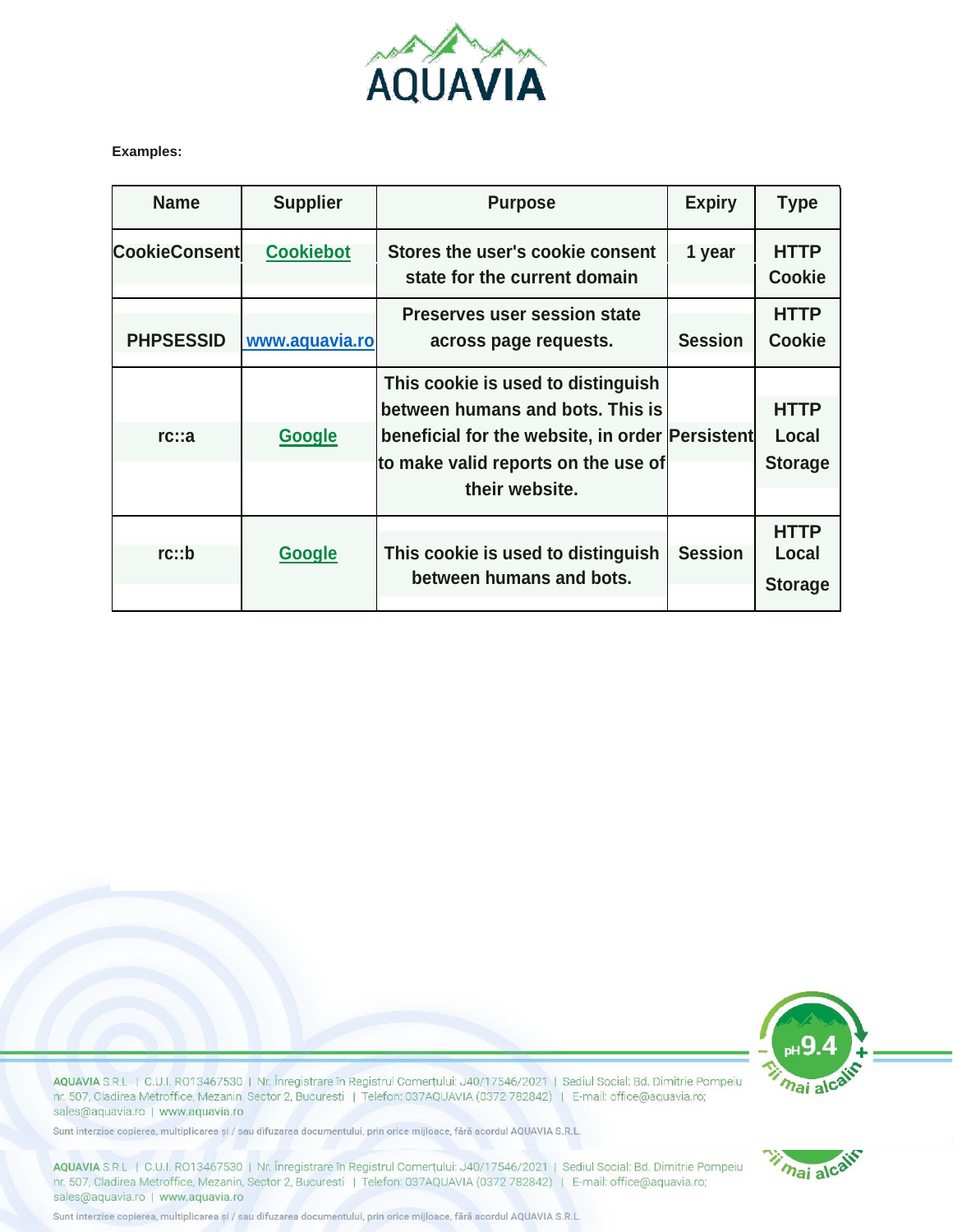

## **2. STATISTICS (dropdown list tab with examples like those included below)**

**The statistics cookies helps us to understand how visitors interact with the website, by collecting and reporting information anonymously.**

**Examples:**

| <b>Name</b> | <b>Supplier</b> | <b>Purpose</b>                                                            | <b>Expiry</b> | <b>Type</b>                  |
|-------------|-----------------|---------------------------------------------------------------------------|---------------|------------------------------|
|             |                 | Registers a unique ID that is used to                                     |               |                              |
| $\Box$ ga   | Google          | generate statistical data on how the visitor 2 years<br>uses the website. |               | <b>HTTP</b><br><b>Cookie</b> |
| $_g$ at     | www.aquavia.ro  | <b>Used by Google Analytics to throttle</b><br>request rate               | 1 day         | <b>HTTP</b><br><b>Cookie</b> |
|             |                 | Registers a unique ID that is used to                                     |               | <b>HTTP</b>                  |
| igid        | Google          | generate statistical data on how the visitor<br>uses the website.         | 1 day         | <b>Cookie</b>                |

**3. MARKETING (dropdown list tab with examples like those included below)**

**Marketing cookies are used in order to follow users from one website to the other. The intention is to post relevant engaging notices for individual users, and as a result they are more valuable for the publicity agencies and the third parties operating in the publicity sector.**



AQUAVIA S.R.L. | C.U.I. R013467530 | Nr. Înregistrare în Registrul Comerțului: J40/17546/2021 | Sediul Social: Bd. Dimitrie Pompeiu nr. 507, Cladirea Metroffice, Mezanin, Sector 2, Bucuresti | Telefon: 037AQUAVIA (0372 782842) | E-mail: office@aquavia.ro; sales@aquavia.ro | www.aquavia.ro